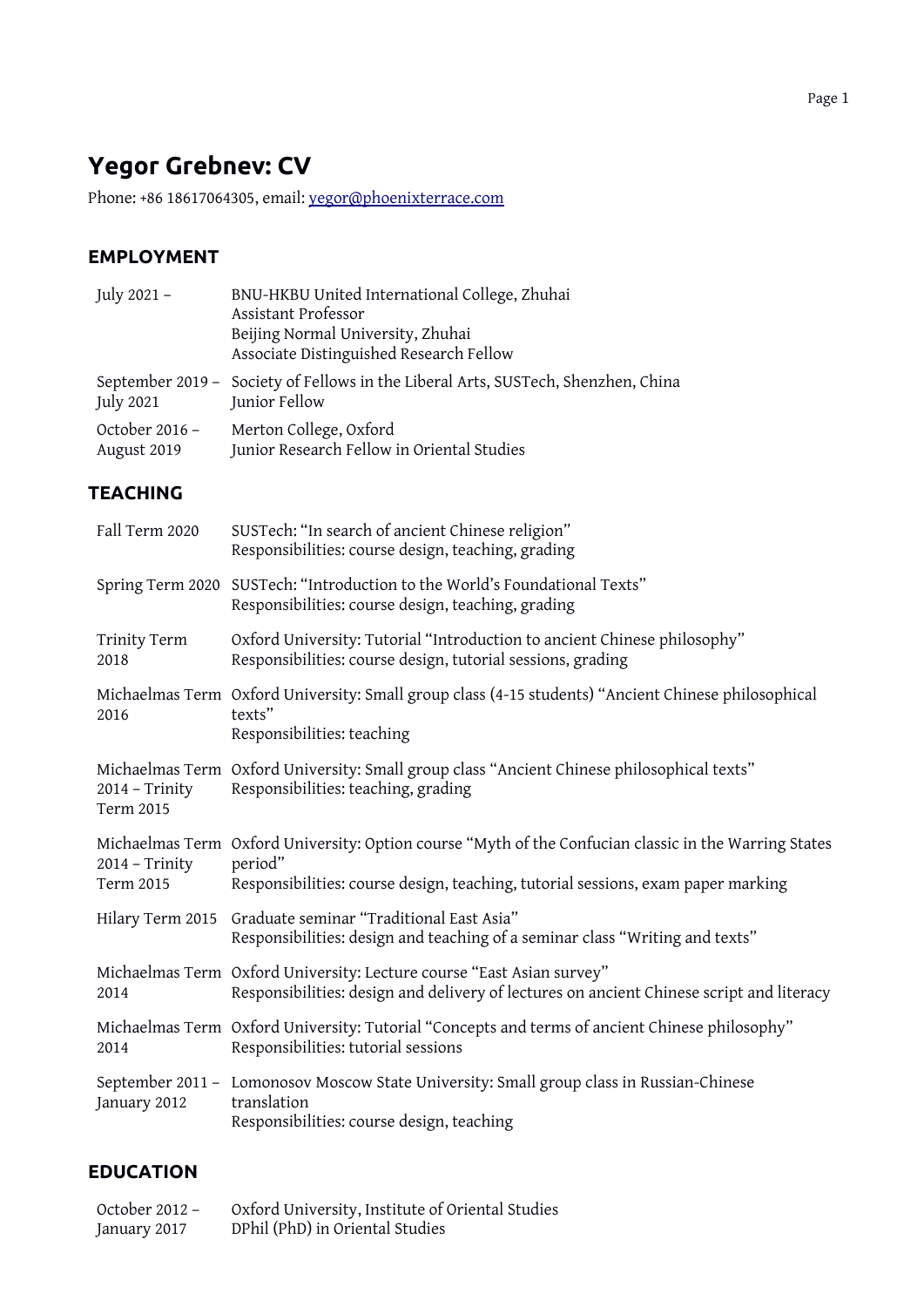|                               | Thesis topic: The core chapters of the Yi Zhou shu (Supervisor: Prof Dirk Meyer)                                                                                                                                                                                                                                  |
|-------------------------------|-------------------------------------------------------------------------------------------------------------------------------------------------------------------------------------------------------------------------------------------------------------------------------------------------------------------|
| June 2012                     | September 2010 - Lomonosov Moscow State University, Institute of Asian and African Studies<br>Master of Oriental and African Studies (Distinction)<br>Dissertation topic: The formation of calendrical and phenological notions in ancient<br>China according to the Yi Zhou shu (Supervisor: Dr Sergey Dmitriev) |
| September 2011 -<br>July 2009 | January 2012, Peking University<br>September 2008 - Exchange student                                                                                                                                                                                                                                              |
| June 2010                     | September 2005 - Lomonosov Moscow State University, Institute of Asian and African Studies<br>Bachelor of Oriental and African Studies (Distinction)                                                                                                                                                              |

## **VISITING SCHOLARSHIPS**

| April 2018                     | September 2017 - Fudan University, Research Centre for Excavated Texts and Palaeography<br>Visiting scholar |
|--------------------------------|-------------------------------------------------------------------------------------------------------------|
| December 2016                  | Wuhan University, Center for Bamboo and Silk Manuscripts<br>Visiting scholar                                |
| February 2016 Visiting scholar | September 2015 - Tokyo University, Institute for Advanced Studies on Asia                                   |

## **AWARDS AND GRANTS**

| $2017 - 2018$                    | Confucius Institute "Understanding China" fellowship<br>Support of an academic visit to Fudan University, 4 months                                                                            |
|----------------------------------|-----------------------------------------------------------------------------------------------------------------------------------------------------------------------------------------------|
| 2017                             | Oxford University China Centre; Davis Fund<br>Funding for Oxford Ancient Chinese Workshop                                                                                                     |
| $2015 - 2016$                    | Chiang Ching-kuo Foundation doctoral fellowship                                                                                                                                               |
| 2013                             | Oxford University, Wolfson College: Lorne Thyssen Research Fund for Ancient World<br>Funding for participation in archaeological excavation of a bronze-age period site in<br>Western Siberia |
| $2012 - 2015$                    | Oxford University, Wolfson College: Clarendon and Isaiah Berlin scholarship<br>Full scholarship covering academic tuition and living expenses                                                 |
| $2011 - 2012$ ,<br>$2008 - 2009$ | Ministry of Education of China: visiting studentship at Peking University<br>Full scholarship covering academic tuition and living expenses.                                                  |
| $2010 - 2012$                    | Lomonosov Moscow State University: master's degree<br>Full scholarship covering academic tuition                                                                                              |
| 2010                             | V.M. Kryukov memorial prize for the best dissertation in History of China                                                                                                                     |
| $2005 - 2010$                    | Lomonosov Moscow State University: bachelor's degree<br>Full scholarship covering academic tuition                                                                                            |

#### **OTHER RELEVANT EMPLOYMENT**

| July 2010 –<br>June 2012 | CNews, part of RBC media group, Moscow, Russia<br>Analyst (Information Technology)<br>- accomplished market analysis projects with tight time frames, presenting complex<br>technical information orally and in writing to non-specialist audiences |
|--------------------------|-----------------------------------------------------------------------------------------------------------------------------------------------------------------------------------------------------------------------------------------------------|
| October 2002 -           | ALT Linux, Moscow, Russia                                                                                                                                                                                                                           |
| July 2008                | Project Manager, Analyst (Information Technology)                                                                                                                                                                                                   |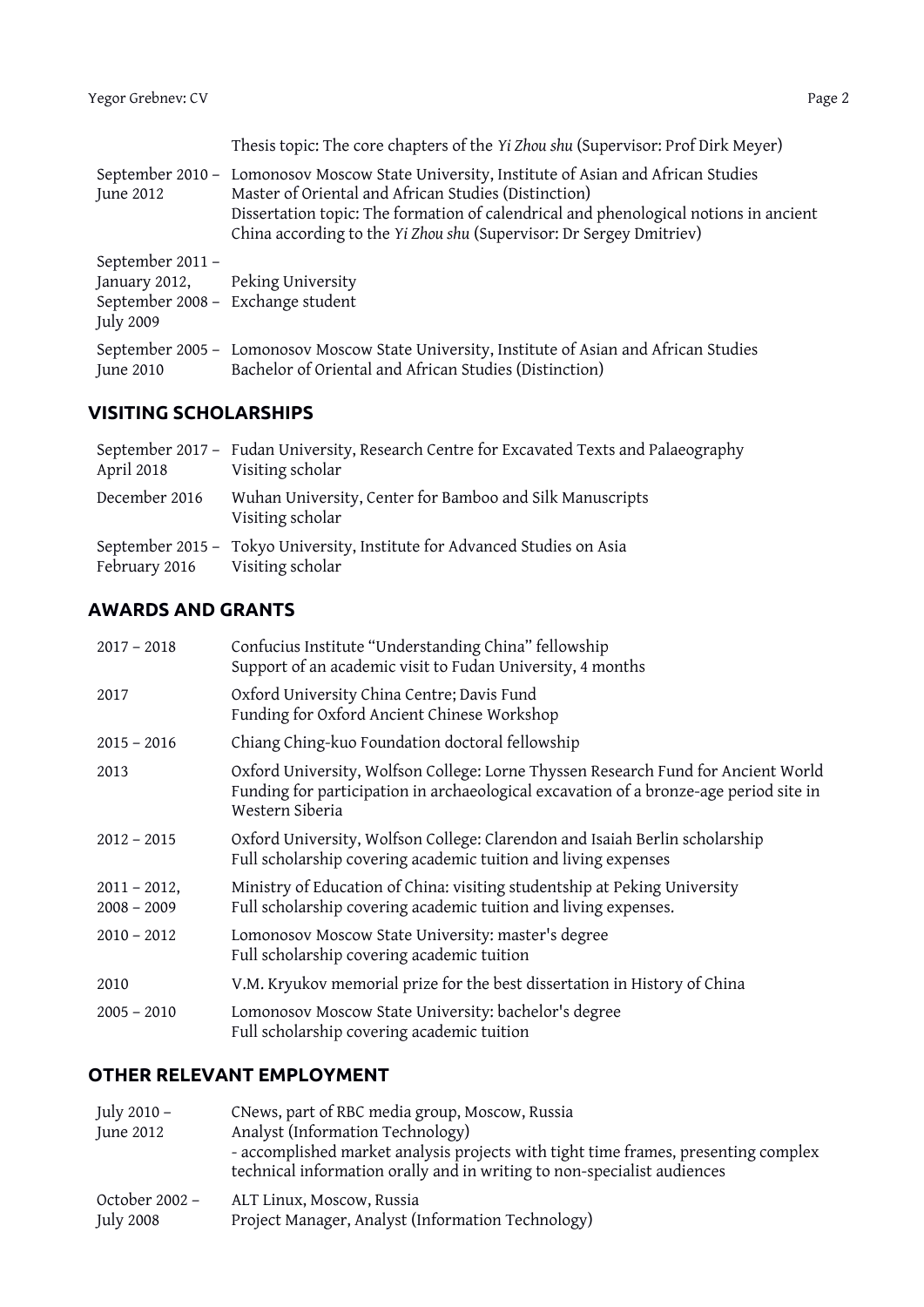- supervised advanced R&D projects for public and private-sector customers

|             | September 2000 - Zone3000, Kharkov, Ukraine                                             |
|-------------|-----------------------------------------------------------------------------------------|
| August 2001 | Project Manager (Information Technology)                                                |
|             | - successfully led teams of software developers in projects for international customers |

#### **PUBLICATIONS**

- M*ediation of Legitimacy in Early China: A* S*tudy of the* Neglected Zhou Scriptures *and the Grand Duke Tradition*s, Columbia University Press, forthcoming 2022.
- "Aural-mnemonic architectonics of ancient Chinese philosophical texts. An approach inspired by Soviet Sinology and South Asian Parallels" in *Monumenta Serica* 68.2 (2020).
- "Numerical lists of foundational knowledge in early Chinese and early Buddhist traditions" in *Asiatische Studien* / *Études Asiatiques* 74.4 (2020).
- With Konstantin Chugunov and Jessica Rawson: "Allies and victims of Shang China" in *Stratum Plus* 2020(2). In Russian.
- With Jessica Rawson, Konstantin Chugunov and Huan Limin: "Chariotry and Prone Burials: Reassessing Late Shang China's Relationship with Its Northern Neighbours" in *Journal of World Prehistory* 33 (2020).
- 從文體角度再論"太公"文獻系統與《逸周書》之間的關係 ("The connection between the *Yi Zhou shu*  and the 'Grand Duke' traditions from the form-critical viewpoint") in *Tōyō bunka* 99 (2019). In Chinese.
- "The record of King Wu of Zhou's royal deeds in the *Yi Zhou shu* in light of Near Eastern royal inscriptions" in *Journal of the American Oriental Society* 2018(1).
- "The *Yi Zhou shu* and the *Shang shu*: the case of texts with speeches" in: Martin Kern and Dirk Meyer (eds.) *The Classic of Documents and the Origins of Chinese Political Philosophy.* Leiden: Brill, 2017.
- "Evolutsiya pamyati o zhouskom zavoyevanii Shan" ("The evolution of memory of the Zhou conquest of Shang") in *Vostok,* 2016(4). In Russian.
- "Formirovaniye sistemy posmertnyh imyon v Drevnem Kitaye po dannym pis'mennyh istochnikov" ("The formation of the system of posthumous names in Ancient China according to written sources") in *Sinologi mira k yubileyu Stanislava Kuchery* ("Contributions from an international community of Sinologists on the occasion of the anniversary of Stanislav Kuczera"), Moscow: Institute of Oriental Studies of the Russian Academy of Sciences, 2013. In Russian.

#### **BOOK REVIEWS**

- Shirley Chan (ed.). *Dao Companion to the Excavated Guodian Bamboo Manuscripts*. (Dao Companions to Chinese Philosophy, vol. 10) xi, 375 pp. New York: Springer, 2019. In: *Bulletin of SOAS,* forthcoming.
- Sheldon Pollock and Benjamin Elman (eds.). *What China and India Once Were: The Pasts That May Shape the Global Future*. New York: Columbia University Press, 2018. In: *Journal of the American Oriental Society*, 140.4 (2020).
- Wang Haicheng. *Writing and the Ancient state: Early China in Comparative Perspective*. Cambridge: Cambridge University Press, 2014. In: *OCCT Review*, April 2015.
- Raaflaub, Kurt A., ed. *Thinking, Recording, and Writing History in the Ancient World*. Chichester, West Sussex; Malden, Massachusetts: Wiley Blackwell, 2014. In: *OCCT Review*, November 2014.

#### **TALKS**

論兩河流域與古代中國曆史想象的幾個共同點" (Concerning some common features in the historical imagination in ancient Mesopotamia and China) at the conference 亞洲文明論壇 (Forum on Asian Civilizations) organized at Zhejiang University, 15-16 May 2021.

"Numerical lists in per-imperial China and early Buddhism" at the workshop "Buddhism and Ethnicity in the Period of Sixteen Kingdoms," Peking University, 21 June 2019. In Chinese.

"The Emergent Practices of Systematic Historiographic Evaluation in the *Yi Zhou Shu* 逸周書 and the Grand Duke 太公 Traditions" at the conference "Rethinking Early Chinese Historiography", the Hebrew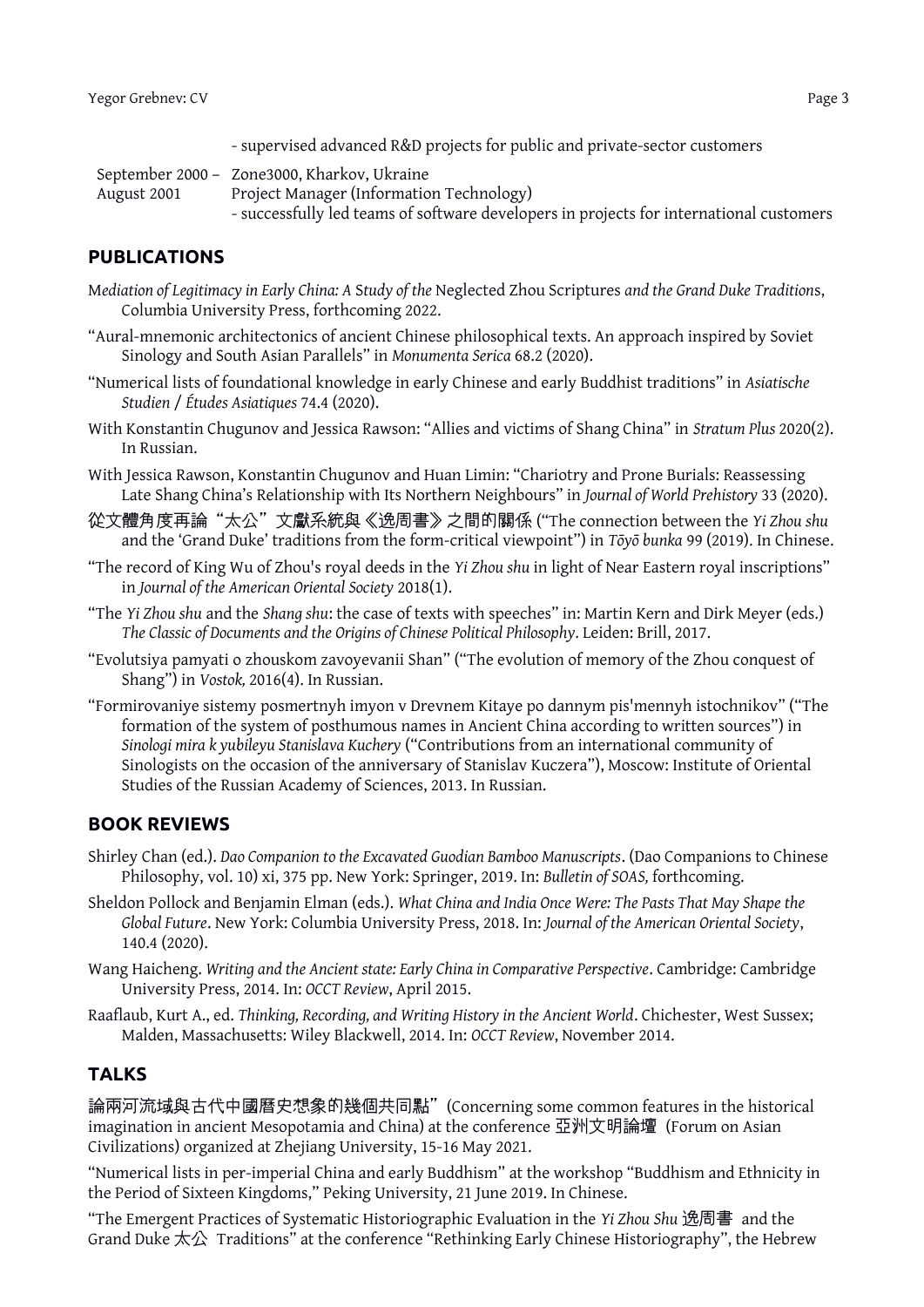University of Jerusalem, 12-16 May 2019.

"Relocation of the capital as the *leitmotif* in the *Shang shu* and its historical implications" at the Bernhard Karlgren seminar series, University of Gothenburg, 15 April 2019.

"Co-penetration of literature and epigraphy in the fourth century BC" at Society for the Study of Early China 2019, Denver, 21 March 2019.

"Architectonics of Ancient Chinese Texts Revisiting the Soviet Structuralist Approach" at XXII biennial conference of the European Association of Chinese Studies, Glasgow, 31 August 2018.

"A form-critical approach to identification of the *shu* texts" at the conference "Archaeological Texts and Textual Archaeology", Academia Sinica, Taiwan, 28 June 2018.

"太公書"是否應該歸類於"書"類文獻 (Should the "Grand Duke" traditions be counted as part of Chinese scriptures?), talk given at Wuhan University, 13 April 2018. In Chinese.

中國戰國時代的"聖經"("The Chinese 'holy scriptures' during the Warring States period (5th-3rd centuries BC)"), talk given at Tongji University in Shanghai, 8 April 2018. In Chinese.

"Deciding the eternal fate of defeated enemies: politics of posthumous names in early medieval China" at "Memory sanctions and *damnatio memoriae*, c. 200AD - c. 800AD", Cambridge, 5-6 September 2017.

"Why there is no genre unity in the pre-imperial corpus of the *shu* (authoritative writings)" at the International Conference on "Confucian Canon Studies, Literary Genre and Literary Style", Trier, 21-23 July 2017.

"Ancient China: a civilisation that we are only beginning to discover", a public lecture delivered for Quandrivium and Gedankendach at the Chernivtsi National University, 29 March 2017. In Russian.

"The many origins and multiple descendants of the Warring States authoritative writings (*shu*)" at the Society for the Study of Early China Fifth Annual Conference, Toronto, 16 March 2017.

"Royal treasures, secret texts and the forgotten esoteric communities of pre-imperial China" at the Oxford University China Centre, 19 January 2017.

"Pre-Buddhist *suttas* of the Warring States China? Structural proximity between the *suttas* of the Pāli canon and the kingly consultations of the *Yi Zhou shu*" at the Early China Seminar, SOAS, 2 December 2016.

"On the notion of "authoritative writings" (*shu* 書) in ca. 5th-3rd centuries BC" at the Needham Research Institute, Cambridge, 4 November 2016.

"'Detachment' of epigraphic texts and its influence on textual exchange in Eastern Zhou China" at XXI biennial conference of the European Association of Chinese Studies, St. Petersburg, 23-28 August 2016.

古代中国諡法の起源:史書から礼書への発展 ("Textual origins of the order of posthumous names in Ancient China: how a historical commentary became a ritual manual") at ASNET&GJS Seminar, Tokyo, 5 November 2015. In Japanese.

"The record of King Wu of Zhou's royal deeds in the *Yi Zhou shu* in the light of Near Eastern royal inscriptions" at "Young Scholars' Forum in Chinese Studies 2015", Hong Kong, 7-9 May 2015.

"The *Yi Zhou shu* and the *Shang shu*: the case of texts with speeches" at "The *Classic of Documents* and the Origins of Chinese Political Philosophy: An Oxford-Princeton Research Collaboration", Oxford, 21-22 March 2014.

"What is in a Chinese posthumous name?" at XIX biennial conference of the European Association of Chinese Studies, Paris, 5-8 September 2012.

"The role of medieval emendations in the textual transmission of the *Yi Zhou shu*" at the Fifth conference "Chinese Civilisation: Traditions and Modernity", Kyiv, 2010. In Russian.

"Some observations concerning the textual history of the *Yi Zhou shu*" at XL conference "Obschestvo i gosudarstvo v Kitae" ("Society and state in China"), Moscow, 2010. In Russian.

# **ONGOING PROJECTS**

Project member/translator: English translation project of the Warring States bamboo manuscripts held at the Tsinghua University.